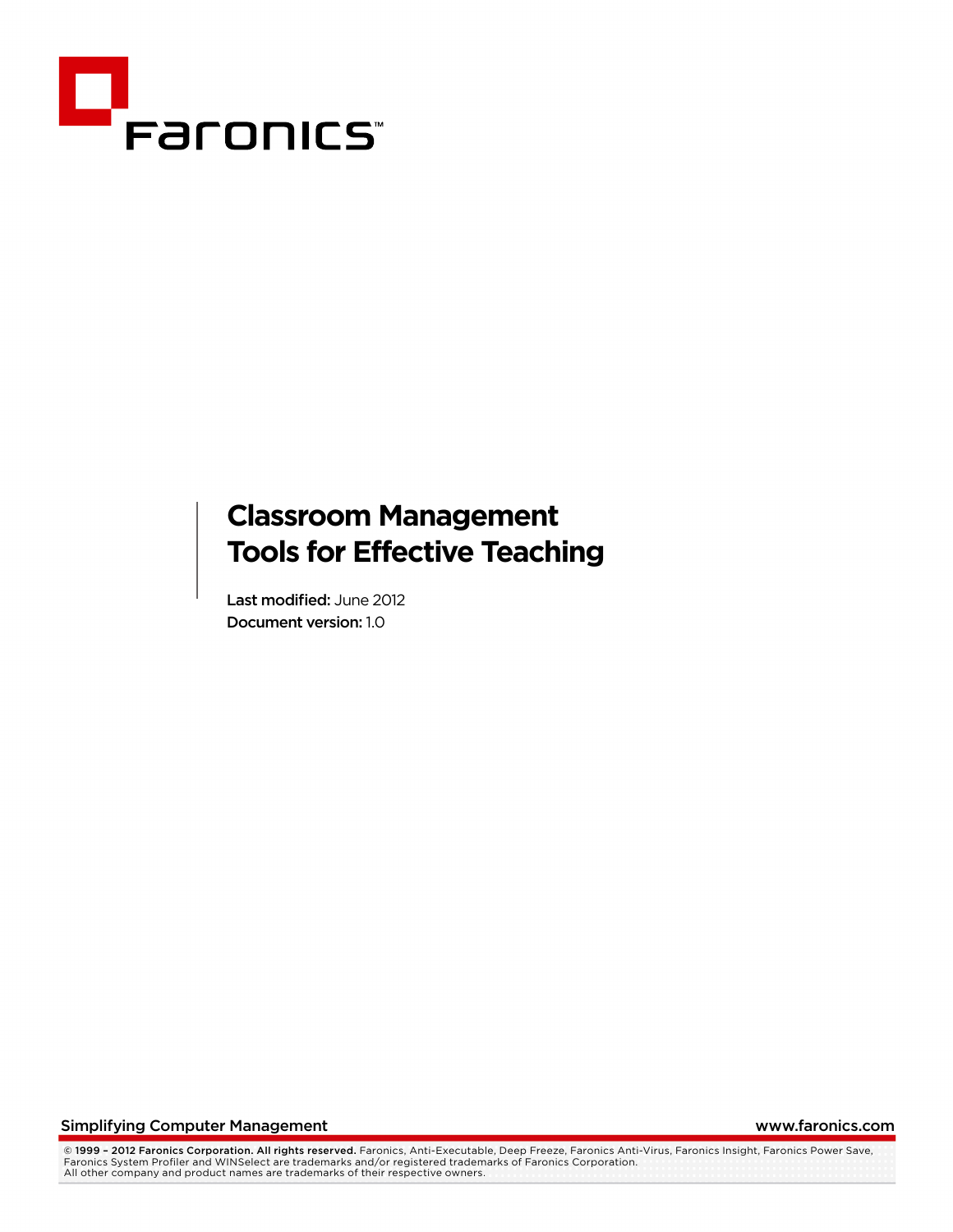Aligning research and best practices regarding teaching with the infusion of technology resources is challenging, but significantly more manageable as the body of knowledge in this area increases. Based upon fifty years of research, the Seven Principles of Effective Teaching (originally Seven Principles for Good Practice) was developed by Arthur Chickering and Zelda Gamson in 1986. This summary of decades of educational research findings defines activities most likely to improve learning outcomes.

These principles and the body of research supporting them have been used in numerous research studies over the past twenty years as a guideline for aligning effective pedagogy, both technology and non-technology based, with desired student learning outcomes. This paper uses these principles as the foundation of analysis regarding the Faronics Insight components supporting effective teaching and enhanced learning. According to Chickering and Gamson, the Seven Principles of Effective Teaching embodies the following characteristics:

- **Encourages Student-Faculty Contact**
- **Encourages Cooperation Among Students**
- Encourages Active Learning
- Gives Prompt Feedback
- **Emphasizes Time on Task**
- Communicates High Expectations
- Respects Diverse Talents & Ways of Knowing

The infusion of teaching and learning technologies into 21st century classrooms is only the first step in a multistep process to transform traditional teaching methodologies into instructional pedagogy that more closely aligns with the way the digital natives in our classrooms want and expect to learn. Subsequent steps include securing classroom management tools and strategies that enable teachers to effectively integrate instructional technologies into daily practice and providing professional development for teachers on instructional technologies, 21st century classroom management tools/strategies, along with new teaching paradigms. This white paper outlines the role of Faronics Insight in supporting both effective teaching and enhanced learning through the implementation of specific features within this classroom management system.

# **Effective Teaching**

Effective Teaching incorporates well-managed learning environments with real-time assessment that enables differentiated instruction.

# **Managed Learning Environments**

For many years the typical classroom has been filled with resources to stimulate thinking, demonstrate concepts, encourage creativity, and support investigation and discovery. These same resources can also serve as a distraction to the student who may have difficulty focusing or is just looking for something to "get into." The effective and experienced educator has developed a wide array of techniques and strategies to manage these teaching resources within the classroom to their best advantage. One example within the traditional classroom is the creation of learning centers. Rules and schedules guide how and when students interact with the resources and activities within centers. Expectations are defined and outcomes clearly articulated and resources are available and organized in this managed learning environment.

Enter the 21st century and the invasion of instructional technology tools and resources – everything from computers and software, to digital cameras and a slew of other peripheral devices, to the vast cyber world found on the Internet. Not only do these resources bring tremendous potential into the classroom, but they also bring a potential management challenge! Teachers across the nation are struggling with these new management issues. Many of the traditional management strategies of even the most veteran educators are either inappropriate or ineffective in today's classroom. New classroom management tools are required along with 21st century instructional resources to harness their potential in a safe and productive environment.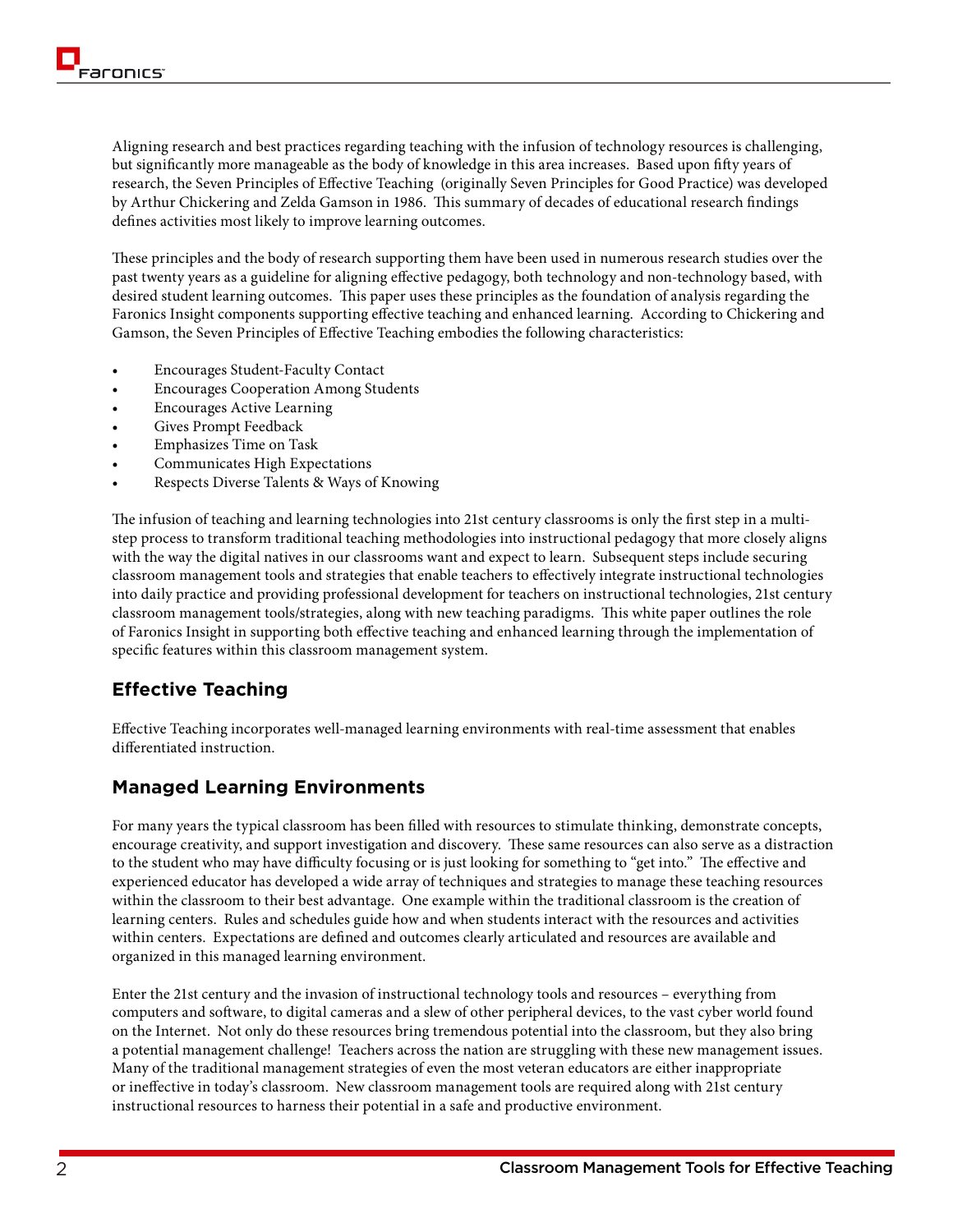The Faronics Insight feature-set closely aligns with the following Seven Principles of Effective Teaching in the area of a well-managed learning environment:

- **Encourages Student-Faculty Contact**
- **Encourages Cooperation Among Students**
- **Encourages Active Learning**
- Gives Prompt Feedback
- **Emphasizes Time on Task**

Faronics provides precisely the right collection of 21st century learning management tools to support today's teacher with organizing and structuring the wealth of digital resources within the learning environment. These tools enable the teacher to keep students on task, promote student-to-teacher conversations, and encourage cooperation and collaboration with their peers. The easy to use and configure Faronics Insight console, along with the web control and limiting features, provide the teacher with a quick snapshot of what each student is doing within their pre-established learning arena. The screen-sharing controls allow the teacher to share his/ her screen or an individual student screen with the rest of the class for discussion, critique, brainstorming, and problem solving. Features that address security, power monitoring, and wireless support all help to ensure that the technology rich classroom will function to its maximum potential with minimal technical problems. Teachers grow in their confidence that the resources are used appropriately by students and function properly on a daily basis.

#### **Real-Time Assessment**

Over the past five years, the No Child Left Behind (NCLB) legislation has placed huge emphasis on assessment results. Unfortunately, the focus of these assessments has been on annual standardized, statewide tests. In most instances these assessments report progress or lack of progress at a time when little remediation can be prescribed and/or implemented. Additional strategies are being employed by schools to assess students more frequently, on smaller collections of content objectives, sometimes on a quarterly or even monthly basis. Ideally, teachers need to know immediately following instruction and learning activities, which students have mastered and embraced concepts addressed and which seek additional time and/or support. Enabling a teacher to conduct real-time assessment of all students throughout the school day is now a reality.

The technology-enriched 21st century classroom is likely to have the ability to provide on-demand real-time assessment using some type of wireless response device combined with easy to configure and implement real-time assessment software applications. These applications generally allow teachers to select questions from existing assessment item banks or create their own. Assessments are immediately delivered to students, results are immediately analyzed, and then displayed for the teacher and/or class to review. These types of daily, interactive, and immediate assessments provide educators with the information necessary for real-time teaching and remediation.

The Faronics Insight feature set closely aligns with the following Seven Principles of Effective Teaching in the area of real-time assessment:

- **Encourages Student-Faculty Contact**
- Gives Prompt Feedback
- **Encourages Active Learning**
- Respects Diverse Talents & Ways of Knowing

Imagine this . . . you are a middle school science teacher and you have just completed an overview of meiosis and mitosis – the stages of each process and how they are similar and different. It is critical that the students understand this foundation before you proceed any further with these topics. How can you assess these critical concepts? You could announce that you will give the class a quiz the next day. You could give a homework assignment to draw a diagram of each process and label it. Both of these alternatives are valid and have been used many times in classrooms across the nation. The downside of both strategies is that you do not know until tomorrow who "gets it" and who does not. Until tomorrow you do not know how best to use your next classroom time – do you need to plan a review or are you ready to move forward with the concept? Faronics Insight student voting and testing components allow the teacher to conduct real time assessments and get immediate feedback. No more waiting until tomorrow to see if your students have mastered the material at hand and are ready to move forward. Likewise, the student question and chat features allow a student to raise a question as information is being presented, so the teacher can respond in a timely fashion and compare questions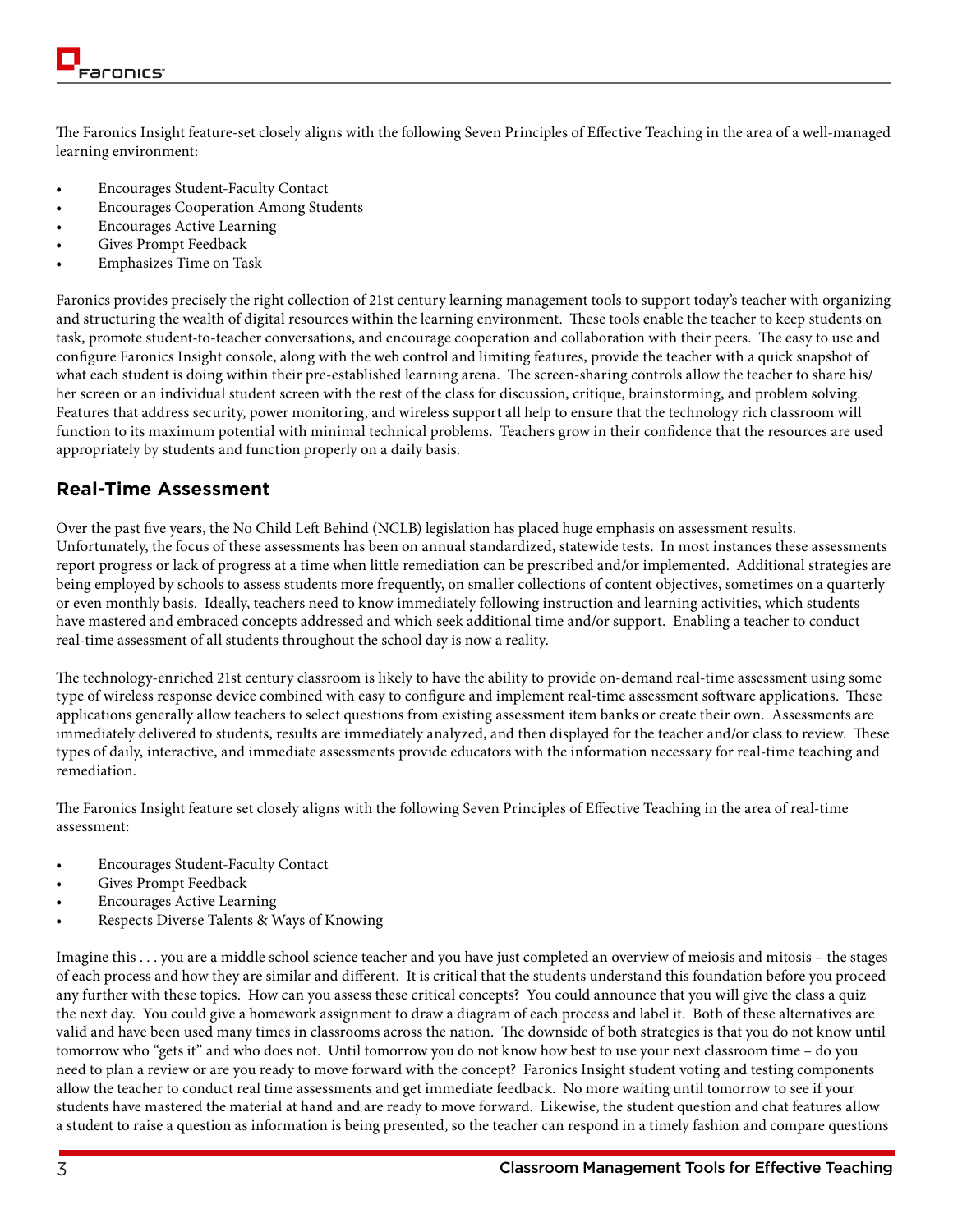across the entire class population. This real-time assessment not only provides the teacher with immediate feedback, but also encourages active and participatory learning among the students.

# **Differentiated Instruction**

Teachers understand that all children are unique and every child brings his/her own set of strengths and needs to the classroom each day. Developing instructional activities and assessments that honor and engage these unique learning styles and preferences is a challenge from the pre-school to the secondary educator. Differentiated instruction describes the methodologies used by educators to adapt instruction to successfully meet the needs of the diverse collection of learners within their classroom. Much has been researched and written on differentiated instruction recently that integrates technology tools and resources to assist teachers with managing the processes of differentiated instruction. Technology tools are used to assess what students know, provide access to resources for building new concepts on existing experiences, and support on-going communication between teacher, student, and parent.

Technology enhances classroom management strategies by easily assessing and addressing multiple learning styles, creating guided pathways to learning, and providing channels for individualized access to content and communication. On-going assessments, targeted learning experiences, and regular communication are core components of differentiated instruction. To understand what a child knows at a given point in time to inform daily instruction, the teacher requires technology-based tools that can assess and analyze student skills and competencies on-demand. Likewise, teachers require the ability to identify and then channel targeted resources to individual students to support multiple levels of learning and presents challenges that are appropriate for each student. Throughout the learning process communication strategies that are not disruptive to the classroom such as "messaging and chatting" provide teachers with the ability to reinforce and support students and encourage students to access their teachers as mentor and guide.

The Faronics Insight feature set closely aligns with the following Seven Principles of Effective Teaching in the area of differentiated instruction:

- Gives Prompt Feedback
- **Encourages Student-Faculty Contact**
- Communicates High Expectations
- Respects Diverse Talents & Ways of Knowing

Real-time assessment and differentiated instruction are both supported by many of the same Faronics Insight features. The ability to query the class using the student voting and testing tools allows the teacher to group or partner students with like interests, complementary learning styles, and instructional needs. The communication channels enable the teacher and student to discuss, debate, and engage in quality interactions that would not necessarily occur in larger classroom discussions. The remote control and internet guidance components further allow the teacher to customize the online learning environment by observing, guiding, and monitoring closely individual student selections while accessing the internet. Combined, these features enable the teacher to acknowledge and respect each student as an individual with unique interests, talents, and learning strategies.

# **Summary**

The effective 21st century teacher - integrating 21st century teaching and learning resources into daily practice - requires 21st century management tools and strategies to ensure effective teaching and enhanced learning. Faronics Insight is a tool with a wide variety of features that helps the effective teacher to function as an equally effective teacher in the technology-rich classroom. It is unrealistic to expect that teachers can "just integrate technology resources" into the curriculum in meaningful ways that enrich rather than distract, encourage engagement and interaction, and maintain time on task, without the types of classroom management tools and strategies offered by Faronics Insight.

Likewise, just having the Faronics Insight components does not guarantee Effective Teaching. The professional development required for educators to use the Faronics Insight components well to implement new teaching paradigms and strategies is a critical success factor in achieving the outcomes desired of 21st century learners.

The following matrix aligns each of the key Faronics Insight features with the Effective Teaching components described in this white paper.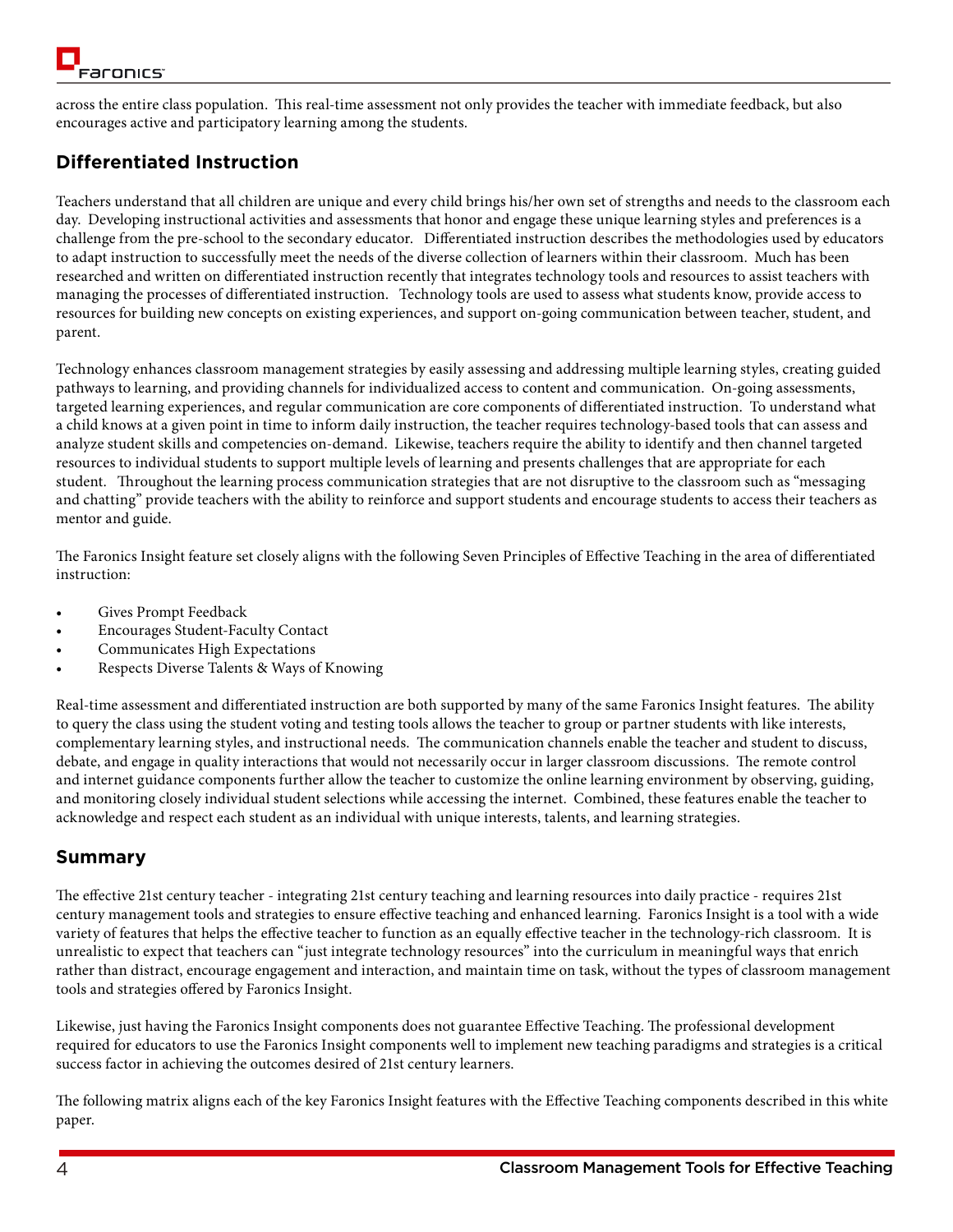<mark>CI</mark><br>Expriming

| <b>Faronics Insight Key Features</b> | Classroom                 | Real-time         | Differentiated |
|--------------------------------------|---------------------------|-------------------|----------------|
|                                      | Management                | <b>Assessment</b> | Instruction    |
| Quick, Easy Access                   |                           |                   |                |
| <b>Button Bar</b>                    | X                         |                   |                |
| Shortcut Menu                        | X                         |                   |                |
| <b>Monitor Students</b>              |                           |                   |                |
| Thumbnail View                       |                           |                   |                |
| <b>Details View</b>                  |                           |                   |                |
| Keystroke Monitoring                 | X                         |                   |                |
| Screen Snapshot                      |                           | X                 |                |
| <b>Internet History</b>              |                           | X                 |                |
| <b>Running Programs</b>              | $\boldsymbol{\mathrm{X}}$ | X                 |                |
| <b>Remove Distractions</b>           |                           |                   |                |
| <b>Blank Student Screens</b>         | X                         |                   |                |
| Web Limiting                         | X                         |                   |                |
| <b>Application Limiting</b>          | X                         |                   |                |
| <b>Print Limiting</b>                | $\boldsymbol{\mathrm{X}}$ |                   |                |
| <b>USB Drive Limiting</b>            | X                         |                   |                |
| Mute Sound                           | X                         |                   |                |
| <b>Teach</b>                         |                           |                   |                |
| Show Teacher Screen                  | X                         |                   |                |
| Show Student Screen                  |                           |                   |                |
| Remote Control                       | X                         |                   | X              |
| Co-browse                            |                           |                   |                |
| Choose Random Student                |                           |                   |                |
| Communicate                          |                           |                   |                |
| Send a Message                       |                           |                   | X              |
| Chat                                 |                           |                   | X              |
| <b>Answer Student Question</b>       |                           |                   | X              |
| <b>Assess Student Progress</b>       |                           |                   |                |
| Testing                              |                           | $\mathbf X$       |                |
| Voting                               |                           | X                 |                |
| <b>Save Time</b>                     |                           |                   |                |
| Send/Collect Files                   | X                         |                   |                |
| Power On, Logoff, Restart, Power Off | X                         |                   |                |
| Multi-remote Control                 | X                         |                   |                |
| 1:1 Support                          |                           |                   |                |
| Wireless                             | X                         |                   |                |
| Thin Client                          | $\boldsymbol{\mathrm{X}}$ |                   |                |
| Class Lists                          | $\mathbf X$               |                   |                |